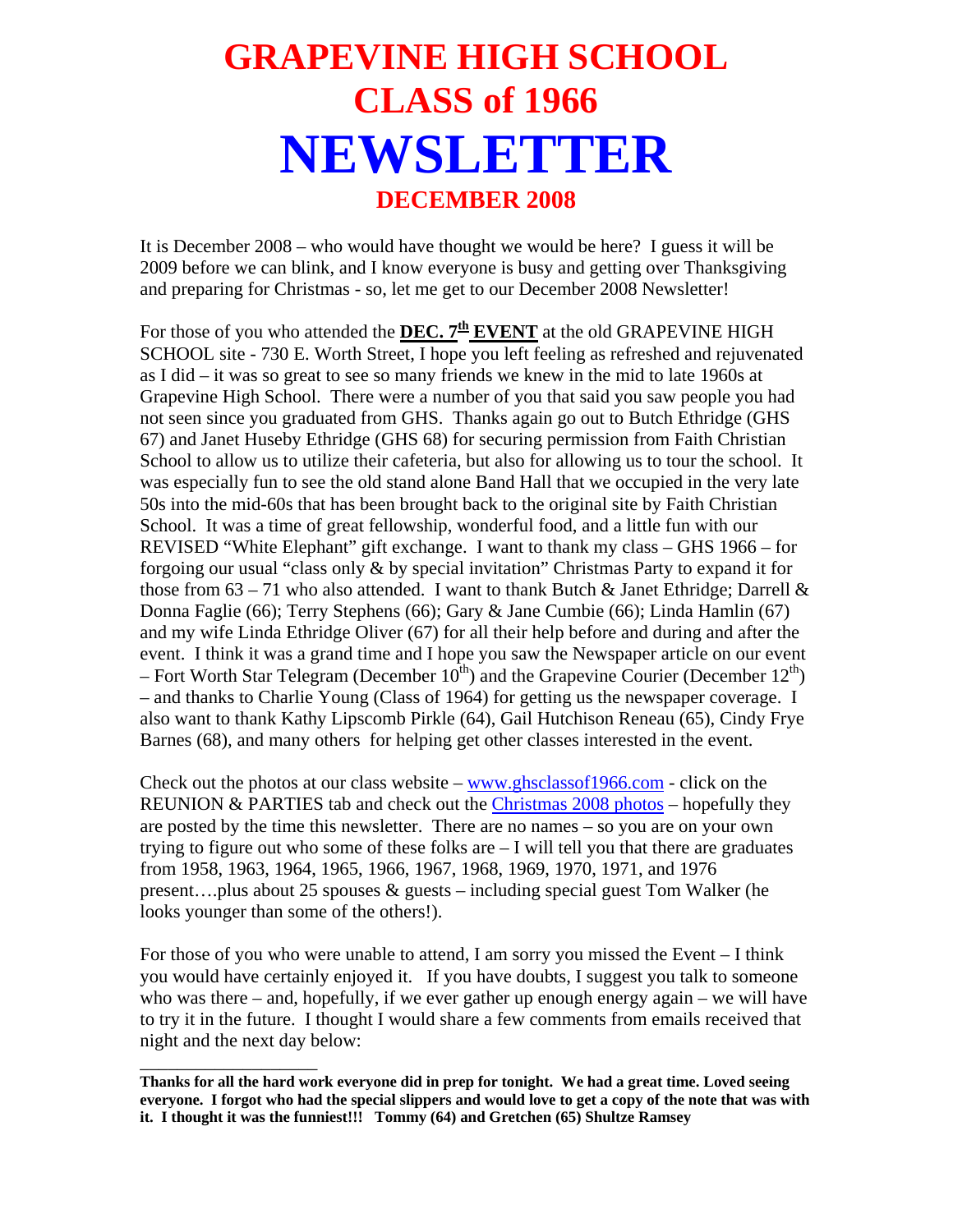**WOW!!!! Let me repeat that WOW!!!! That was a great Christmas Party. Thank all of you so much for putting this together and a special thanks to whoever thought of having it at the old school cafeteria. Everything was perfect even the reworked white elephant gift procedure. Larry, our class is so blessed to have you and we can not express our gratitude for all you do to keep us together. Times like last night gives us a chance to reflect back and realize how fortunate we are to have grown up in Grapevine when we did. We reminisced over the many blessing that we had and the good and bad times as well. Bobbie Mitchell what a great Prayer, the food was certainly blessed. And God has certainly blessed our city and our region. Thanks to everyone that traveled to come, I know it is difficult on Sunday evening to get back home and go to work Monday morning. Hope it was worth the time and effort because we all enjoyed seeing each other. Darrell(66) and Donna Young(66) Faglie**

**That was a great and wonderful time! I wouldn't have missed it for the world! Hope to see all of you again very soon. Thanks to All Who Coordinated this extraordinary event! ps. My Ronny and the Daytona's GTO album looks good lying on the console of our 69' Goat ! Thanks Mike Frye. Van Morrison (66)** 

**What a great time I had last night at the party. It was so good to see everyone last night...some I had not seen since I graduated in 1967. I want to personally thank all those that were responsible for setting things up and all of the hard work put into this celebration to make it such a success. Going to Grapevine high school my junior and senior years absolutely changed my life and I am so grateful for getting to share in that Grapevine Spirit. It felt kind of like "homecoming" last night. May everyone have a very "Blessed Christmas" as we remember Christ who is responsible for giving us that love we feel so deeply for one another during this time of year. Thanks again, Gary "Buzz" Briscoe (67)** 

**We agree with everything that has been said and then some. Larry, Linda and everyone else involved with the planning and sitting things up, thank you for all your work. GREAT JOB!!!! We had a great time, Lavoy(66) & Jeannette**

**The class of 65 wants to thank the class of 66 for sharing the evening with all of us. I can speak for everyone I was with that it was so much fun and such a blessing to see our old friends from the past. Also Larry thank you especially for keeping us informed of everything that is going on. God bless you and Linda. Merry Christmas and Happy New Year to everyone. Love, Gail (65) Hutchison Reneau** 

**Butch and I had a wonderful time seeing everyone as well. Faith Christian School was excited and honored to have you back in the building. We hope you enjoyed the tour and the opportunity to reminisce a little. Working here, I reminisce often and also appreciate the many building improvements GCISD made back in the 90's, such as indoor hallways! I, too, hope you have a very blessed Christmas and look forward to our next get together in 2009. Blessings, Janet(68) Huseby Ethridge** 

**I'd like to say that all the work and planning to put this party together was a spectacular success! I especially enjoyed the awesome slide show viewable on two giant screens was a real treat and I know just how much work involved in putting something like that together can be, so a very big pat on the back and a huge thank you go out to those who worked so hard on that. I feel extremely blessed to be able to be a part of such a wonderful bunch of people who can all claim to be the graduates of a very special school at a very special time in history. We ARE the generation that refuses to grow old and we proved it last night. What fun we had! Thanks go out to Larry Oliver once again for doing what he does so well. Bringing us once again, together with a spirit that only Grapevine High could have instilled in us all. In kindest regards, Jackie (65) Santos Jenkins**

**Thanks to everyone and all the work that was done to make this a wonderful time for all of us! Merry Christmas to All and may God continue to Bless you and yours! Love ya! Bobbie (66) Benson Mitchell** 

**As everyone has already said last night was a great time I think for everyone. As one of the "younger" guests, I want the thank Larry Oliver and the class of 1966 for asking us to come and help celebrate the season and all of the great things that Grapevine instilled in us. I make jokes about not knowing things that I should and that I went to school in "Grapevine" pre airport and how it was such a small place but I would not give a million bucks to have grown up anywhere else. Last night**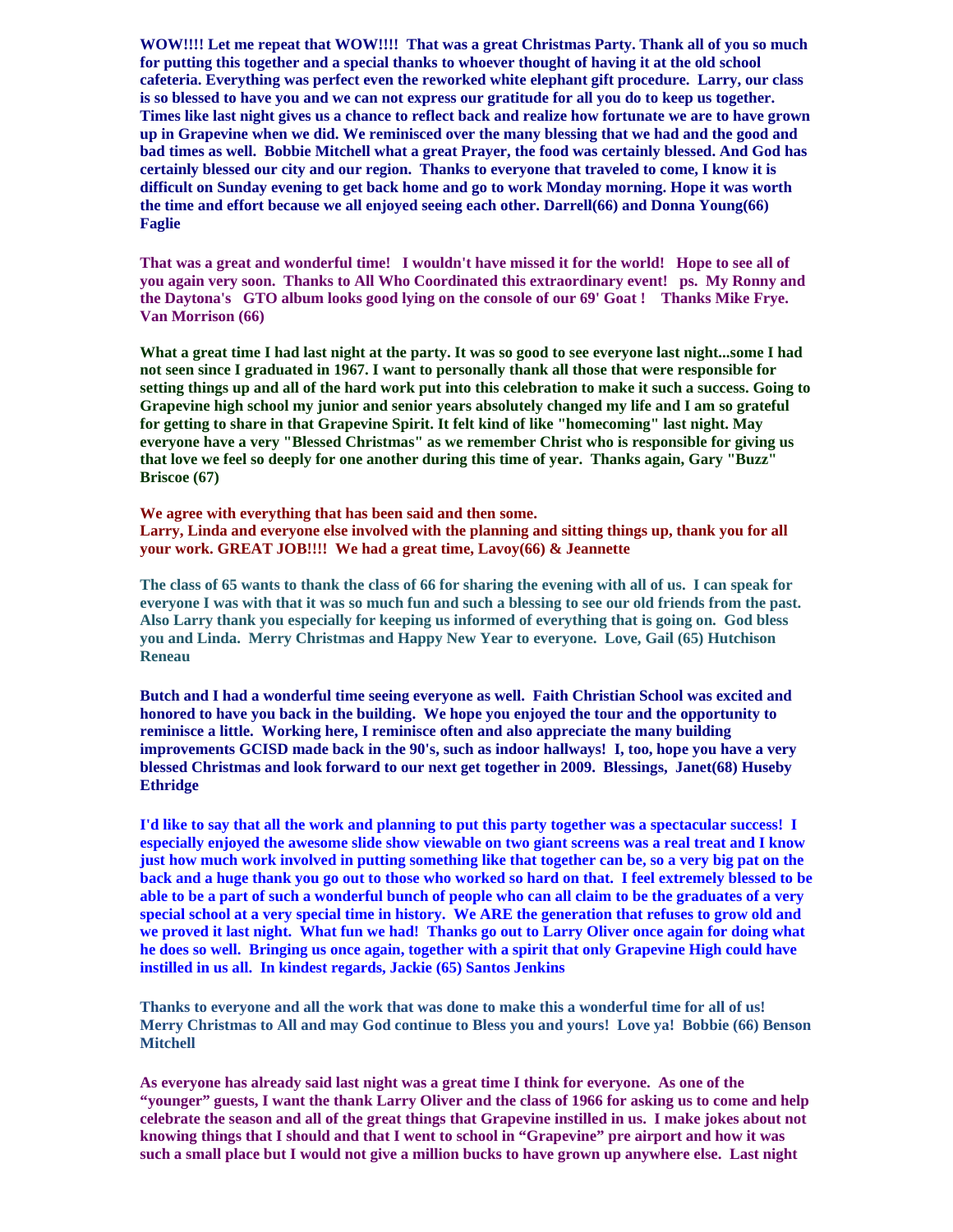**just goes to show you all of the good things that living in a small town does for you. Happy Holidays to all of you, Gayle (70) Scaff Krengel** 

**Here are the pics I took of the three classes. The one labeled 66 is really 65. The other one labeled Larry is your class of 66. We had a great time at the party. What a lot of work you put into a great event!!! Sandra (64) Polovkas Stephens** 

**Larry and all. I just want to thank you for all that you have done for our class. I know that it takes a lot of time and energy to put on something like this and I just want you to know how much it is appreciated. And to have it at the old high school was the best. I am so glad that so many people took advantage of this event and I'm sorry that those that didn't make it missed a wonderful night of friendship, wonderful food and all of the many laughs. Especially those special house shoes and the special lighting effects that I'm sure Johnnie Mae will get a lot of use out of. Merry Christmas to everyone and hope to see you all again in the near future. Darlene (66) Kee Spann** 

Great event! Kudos to you and the class of 1966 for hosting this wonderful gathering, and opening up your traditional get-together to the rest of us. It was a very poignant evening for many people, I know. Many thanks,

Charlie (64) Young

**THANK YOU SO MUCH FOR INVITING THE CLASS OF '64 TO BE PART OF THE FUN LAST NIGHT. I REALLY APPRECIATE YOU AND ALL THE OTHERS WHO HELPED MAKE THE PARTY POSSIBLE. YOUR CREW MADE EVERYTHING GO SO SMOOTHLY FOR THE REST OF US. IT WAS GREAT TO WALK DOWN THE HALLS AGAIN, AND I HAD SO MUCH FUN SEEING EVERYONE! THE OLD PICTURES WERE A REALLY GOOD IDEA, THE FOOD WAS DELICIOUS, THE GIFT EXCHANGE WAS SUPER FUN, AND THE COMPANY WAS THE BEST OF ALL. IT WAS A GREAT NIGHT! THANKS SO MUCH! KATHY (64) LIPSCOMB PIRKLE** 

**Thanks to you and your crew for putting on a great gathering, I know it was a lot of work...even if it was a labor of love. You did the classes of 63-70 proud! thanks, Linda (69) Dush Mills** 

**Our sincere thanks to everyone who worked so hard to prepare a wonderful party !! Larry (66) and Sheila Cox** 

**Thanks. It was so nice of you to include the class of '70 in the event, and I don't think you need to apologize to anyone. You just added a little additional spice to the White Elephant exchange!!! Have a Blessed, Merry Christmas and a wonderful 2009. Ruth (70) Poindexter** 

**Thanks to everyone who took part in having such a great Christmas Party! It was so awesome to be at our old school and to see all our classmates again. Isn't it amazing how we all look the same - I think we all look pretty darn good. We are all so blessed to have gone to a small school and we all share a special bond. Our "Little Grapevine" has sure grown, but last night in the school it seemed like it did years ago. Hope everyone has a great Christmas and a Happy New Year! Rah, Rah, Rah - Mustangs Fight..........................Mary Cal Yates Johnson - Class of 1971** 

**I WANT TO INSERT AN EDITORIAL COMMENT HERE – I tried my best to cut down Cindy Frye Barnes comments, but as you can see that is almost an impossibility…Just have some sympathy for Mike Frye who had to grow up and live with her as a sibling and St. David Barnes who has to put up with her now - END OF EDITORIAL.** 

**David and I would like to thank LARRY and LINDA for ANOTHER GREAT GHS EVENT! I heard from FAMILY members that Butch really gave an informative and interesting TOUR of the school...plus the SLIDE SHOW was a HOOT! Such a GREAT ASSORTMENT of FOOD...DECLICIOUS! I don't cook at our house much, so David was ECSTATIC to actually have a HOME COOKED MEAL! ha. Personally, whoever thought of the charts on the wall with the names of those attending from the different classes is to be commended.....THAT WAS GREAT! You could then search the room to find them! Now, as far as the WHITE ELEPHANT portion of the event........It went VERY SMOOTHLY and also was fun for the spouses of the Alumni...let us see who they were and got them included in the festivities......... BUT................I have not found out yet who donated the GIFT I RECEIVED.......which would be the SLIPPERS! REMEMBER? They are absolutely PRICELESS! LITERALLY! ha. Thanks to Bobbie Mitchell for such an INSPIRING**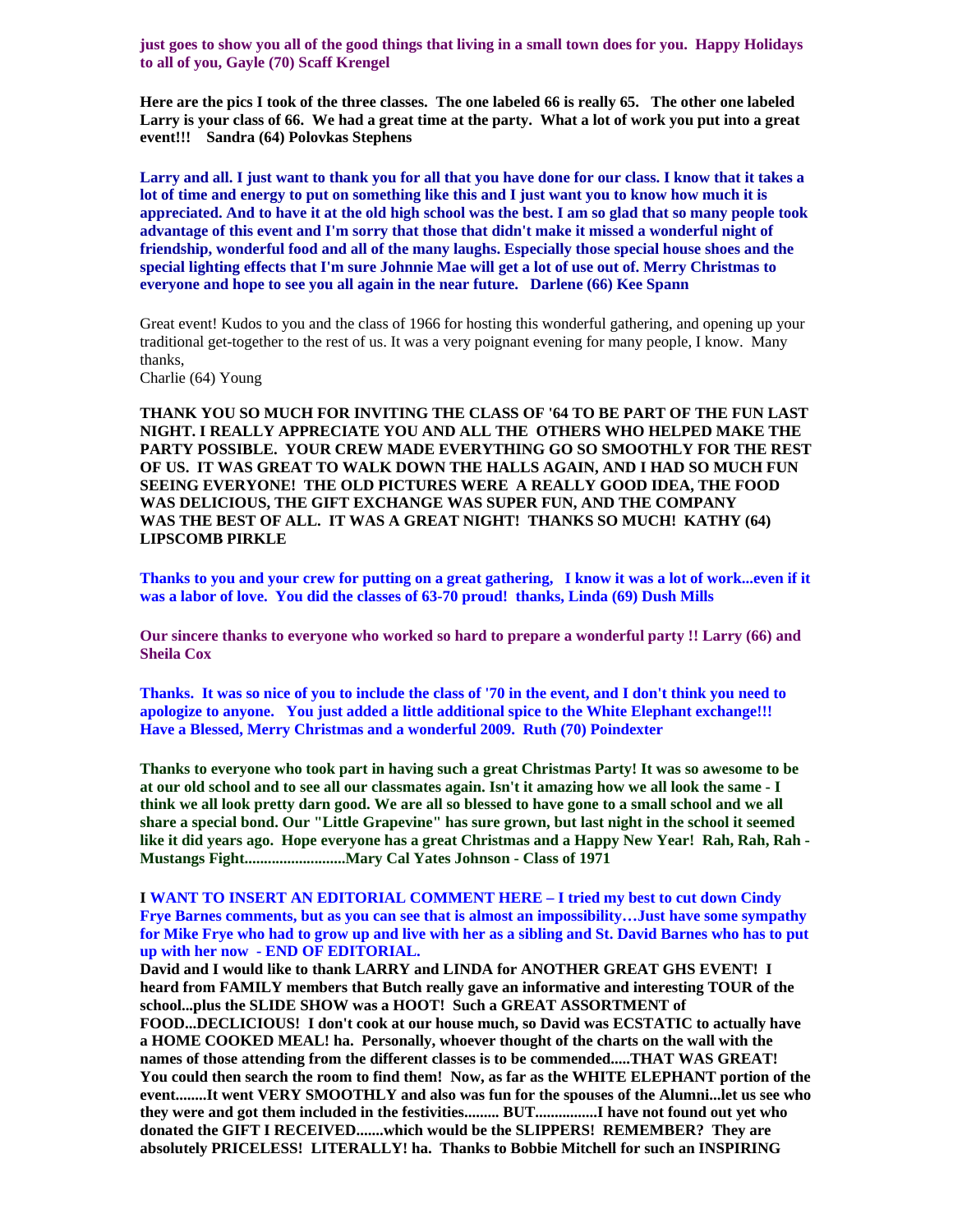**PRAYER........LOVED IT and FELT IT! I think we could all feel our GOOD LORD'S presence! It was so good to get to visit with members of my own class.... CLASS OF 68! We had an entire group of VERY TALENTED ALUMNI in attendance from our class........we all LOVED MUSIC during High School and learned from Mrs. Hemley! ....as I'm sure many of you did also! David and I are very fortunate to be Grapevine High School Alumni and we are also very fortunate to be married to one another.....How many ALUMNI do we have out there that are STILL married to one another! (Better not ask about those who USED TO BE MARRIED to another Alumni...but that would be interesting also)! ha. Merry Christmas to ALL........and let us not forget those who have PASSED AWAY.........GOD BLESS! Let's all get together again soon!** 

**THANK YOU LARRY for BEING YOU and for TRULY CARING ABOUT ALL OF US!!! Love you, Cindy Frye Barnes - Class of 68** 

**To all the hard workers of this wonderful event. The Class of '66 outdid themselves!!! Thank you so much for letting all the other classes join in such a fun event. Everything was great -- from the slide show, the lists of classmates, White Elephant gift exchange, visiting with everyone, and of course the food. It was such fun to see those I don't see all the time!! Maybe since we behaved ourselves and didn't have fights on the premises, y'all will let us come back next year!! Thanks for all your help... Robin (65) Henderson Robbins** 

**I want to thank you for a wonderful party. It was nice to have so many classes together. The slide show was great. My annuals are packed and I did not have a chance to go down memory lane. Thanks for the trip. I haven't been out much and needed to connect with the past again. May the person who came up with name tags be for ever blessed. I have always been awful with names. The "White Elephant" gifts were a lot of fun too. Thanks for sharing the GHS class spirit!! Having the party at the old high school brought so many fond memories. I know it took a lot of time and effort. Great fun! Thank's again. Rebecca (65) McNutt Milam** 

\_\_\_\_\_\_\_\_\_\_\_\_\_\_\_\_\_\_\_\_

GHS Official Homecoming was this past October. Congratulations to my wife – Linda Ethridge Oliver for being inducted into the GHS Hall of Fame as a Distinguished Alumni this year! She was inducted along with John Agnew (63) as another Distinguished Alumni. Over the 102 years of Grapevine High School there have been 53 Alumni selected as Distinguished Alumni – so  $-$  I never pass up an opportunity to mention that the GHS Class of 1966 has the most inductees – over  $11\%$  of the inductees (six so far) – just to let everyone know we do other things besides having GET TOGETHERS!

As usual there was the (now Thursday) Homecoming Parade followed by the Bonfire and Community Pep Rally. On Friday morning in the GHS Library, and after the Pep Rally, there was the Ex-student Association Tea where the Hall of Fame Inductees were recognized. Also during this several day event, Mrs. Inez VanDeventer Morrison was honored as a "Coming Home Queen" from the GHS Class of 1938. Van's (and Debbie's) mom was also introduced at the pre-game ceremony of the Homecoming Football Game on Friday night. She celebrated her birthday the day of the Homecoming Parade!

Immediately after the tea Friday morning, there was a special ceremony in the GHS Campus Garden to unveil a Marker to celebrate the life and contributions of Ruth Ann Henderson Lloyd (GHS 1966), who taught English for many years at Grapevine High School. Ruth started the first grade with many in our class and I certainly know firsthand what a wonderful teacher she was at GHS. I want to thank Dr. Jerry Hollingsworth, GHS Principal, for his support of Homecoming and his personal efforts in making it a success, and to especially thank him on behalf of the GHS Class of 1966 for his efforts in recognizing one of ours, Ruth for her contributions to Grapevine High School. She is missed by many at GHS, her family, ex-students, the Community of Grapevine and certainly her classmates. This special event was also to establish a marker in memory of Robin Fehmel, who recently passed away. Robin was the Grapevine High School Secretary after the passing of Carolyn Frank. Robin was as loved by the GHS staff as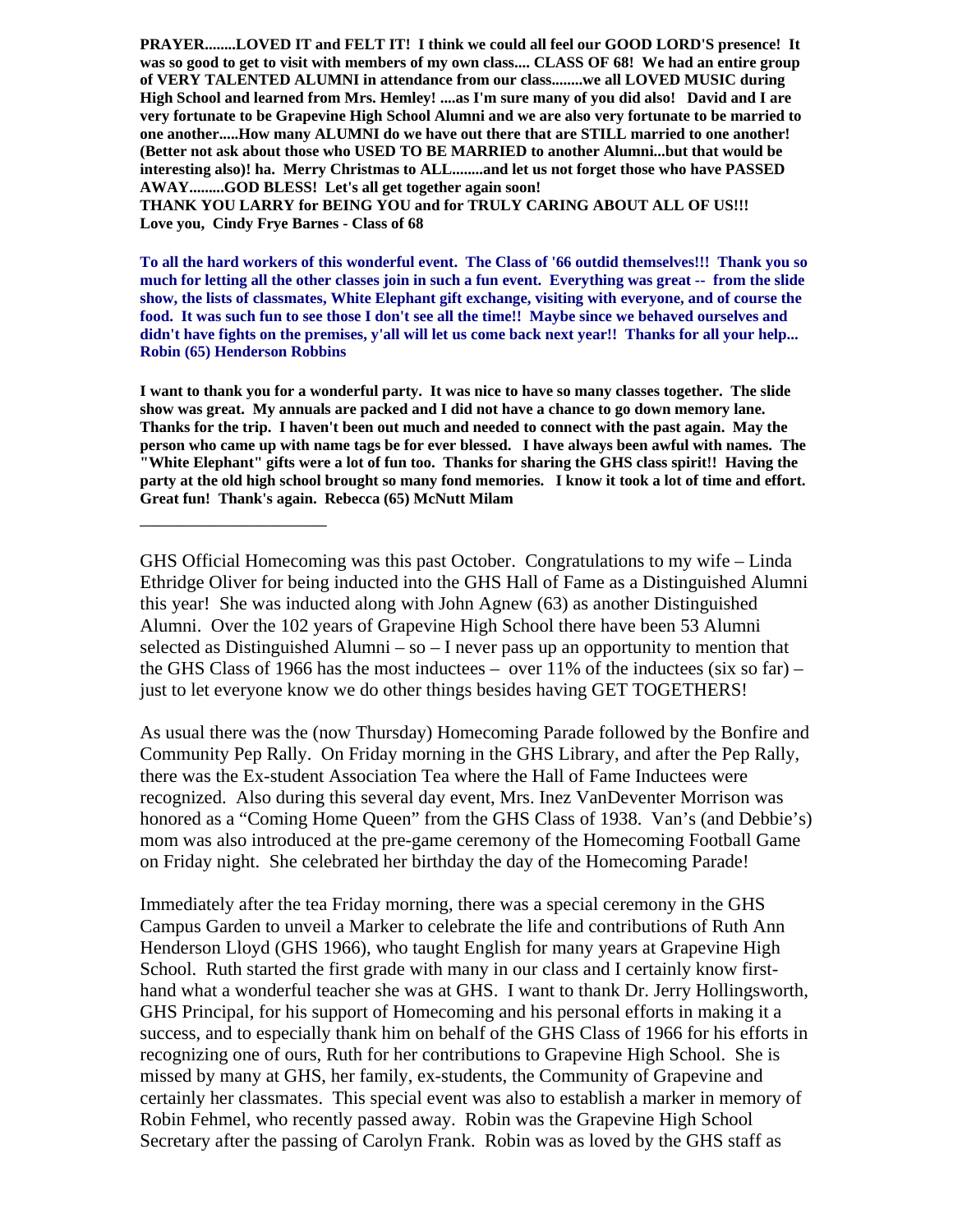Carolyn was, and she is missed so much by her friends and colleagues. Robin's mother and other family members were present as was Ruth's daughter and Ruth's mother.

On Saturday evening of Homecoming weekend, the annual Ex-student Association Banquet was held at Austin Patio Ranch in Northeast Grapevine….it is still there! It was not so well attended by the Class of 1966, but there was a significant crowd. I was so pleased to see many of my ex-students from the Classes of 1978 (one of my favorite groups), students from 1974 (another favorite group), and 1976, 1975, 1984 and a large group from the class of 1968 (I did NOT teach any of that group). It was a great evening and a very nice ending to an action packed long-weekend.

I guess it is also time to send out a VERY SPECIAL "THANK YOU" to Mr. Russell Kidd, Class of 1980, for all his work in getting everything in place and working for the GHS Homecoming 2008. Russell, I hope everyone tells you just how much we appreciate your work and efforts in getting things put together. I know it can seem rather "thankless" at times, but the Exes are fortunate to have you working so hard for us! GHS HOMECOMING 2008 WAS A SUCCESS!

I want to thank everyone for their prayers, kind words and support for Donny and Beverly Kaker these past months. Donny returned home the week of December  $8<sup>th</sup>$ . At my last report, Donny is continuing to improve from his early December bypass surgery. And, Beverly is continuing to recover from her knee surgery as well. Continue to keep them in your thoughts and prayers. Thanks to Russell Kidd (Ex-student Association President) for keeping me posted on Donny's condition.

I wanted to let my classmates and others know that we have re-connected with Evelyn "Dobie" Gill! She and I have been exchanging emails and she has been checking out our class website for a number of weeks. She also wanted to me say "HI" to everyone and that she was sorry she was unable to attend our Dec  $7<sup>th</sup>$  Event. It is always good to reconnect with our classmates and I can attest that Dobie (Evelyn is more appropriate) was happy to do so as well. She has had many nice things to say about her high school time at GHS and what fond memories she has of those days…not unlike the rest of us.

I have also (I think) discovered Jackie Morgan (who we have lost for a number of years). I think I have narrowed him down to a town in Virginia and have attempted to contact him via email – he has yet to read it…not sure if it is him, because he has just not checked or maybe he recognized my name! Anyway, I hope to soon have made that reconnection for our class.

Diane Stacy, at last report is continuing to improve and has about completed all the treatments. Rick said that she is still pretty "zapped" from those treatments. Continue to keep Diane, Rick and their family in your prayers – it has been a long road to recovery.

In mid-October, our good friend Dennis Roberts (of Cumbie Electric and then Dennis Electric of Grapevine), after a stress test showed some blockage, had heart surgery. He has been home for a number of weeks, and at last report was continuing to improve.

On November  $6<sup>th</sup>$ , I received an email from Donny Huber (Class of 1968) informing me that his mother had passed away after a very long fight with Alzheimer's. Mr. and Mrs. Huber have been in the Woodridge Nursing Home (Dover Rd. in Grapevine) for a number of years. I know that Donny, Jerry and their dad appreciated everyone's kind words, cards, thoughtfulness and prayers.